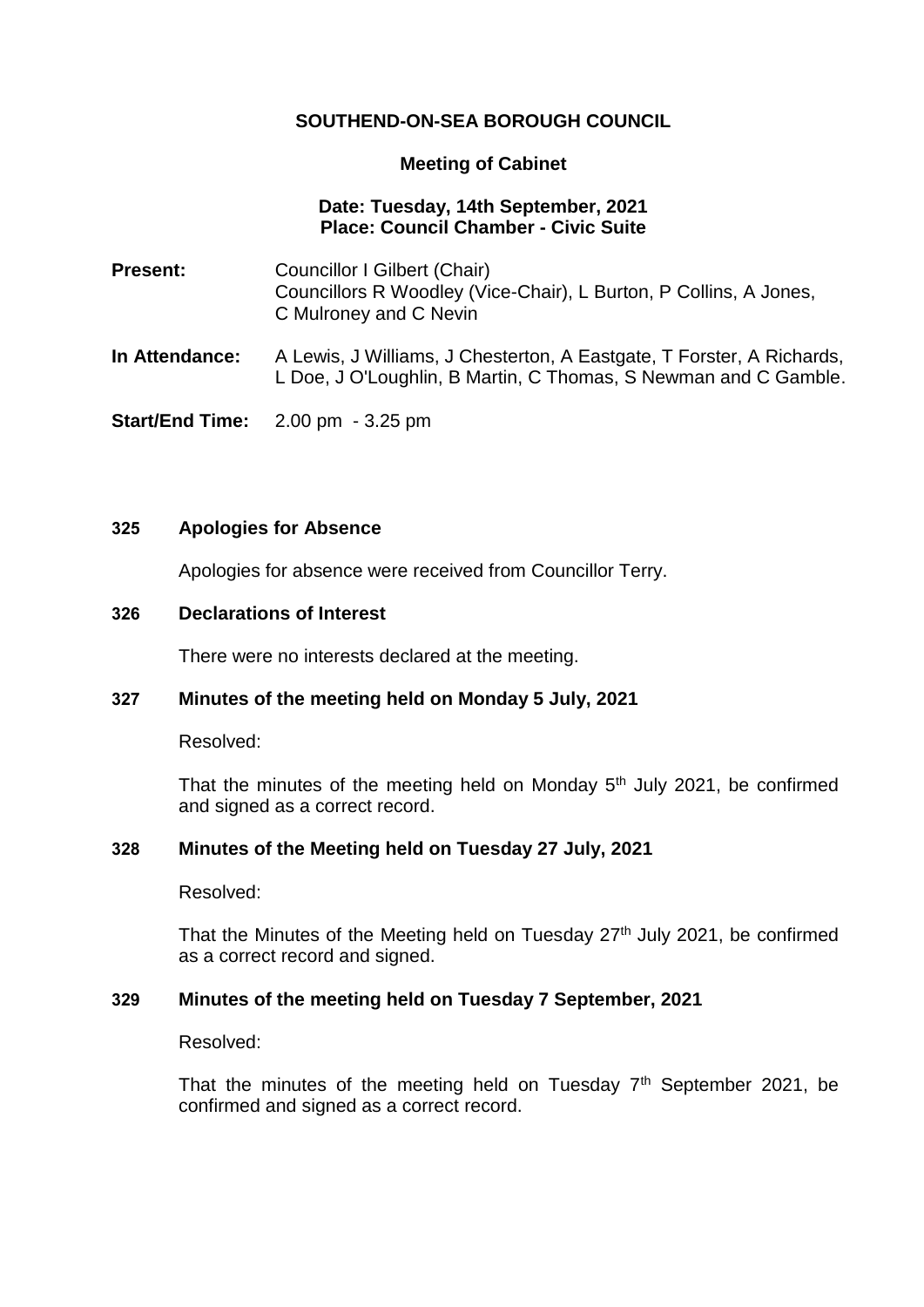# **330 Resourcing Better Outcomes - Financial Performance Report for July 2021 (Period 4)**

The Cabinet considered a report of the Executive Director (Finance and Resources) reviewing the Council's financial performance.

Recommended:

That, in respect of the 2021/22 Revenue Budget Performance, as set out in Appendix 1 to the submitted report:

1. That the forecast outturn for the General Fund and the Housing Revenue Account as at July 2021, be noted.

2. That the planned budget transfers (virements) of £1,174,050 from earmarked reserves, be approved.

That, in respect of the 2021/22 Capital Budget Performance, as set out in Appendix 2 to the report:

3. That the expenditure to date and the forecast outturn as at July 2021 and its financing, be noted.

4. That the requested changes to the capital investment programme for 2021/22 and future years, as set out in section 3 of Appendix 2 to the report, be approved.

Reasons for decisions:

The regular reporting of Revenue and Capital Budget Monitoring information provides detailed financial information to Councillors, senior officers and other interested parties on the financial performance of the Council. It sets out the key variances being reported by budget holders and the associated management action being implemented to address any identified issues. It also informs decision making to ensure that the Council's priorities are delivered within the approved budget provision.

Other options:

The Council could choose to monitor its budgetary performance against an alternative timeframe but it is considered that the current reporting schedule provides the appropriate balance to allow strategic oversight of the budget by Councillors and to also formally manage the Council's exposure to financial risk.

Note: This is a Council Function Eligible for call-in to: Policy and Resources Committee Executive Members: Cllrs Gilbert and Collins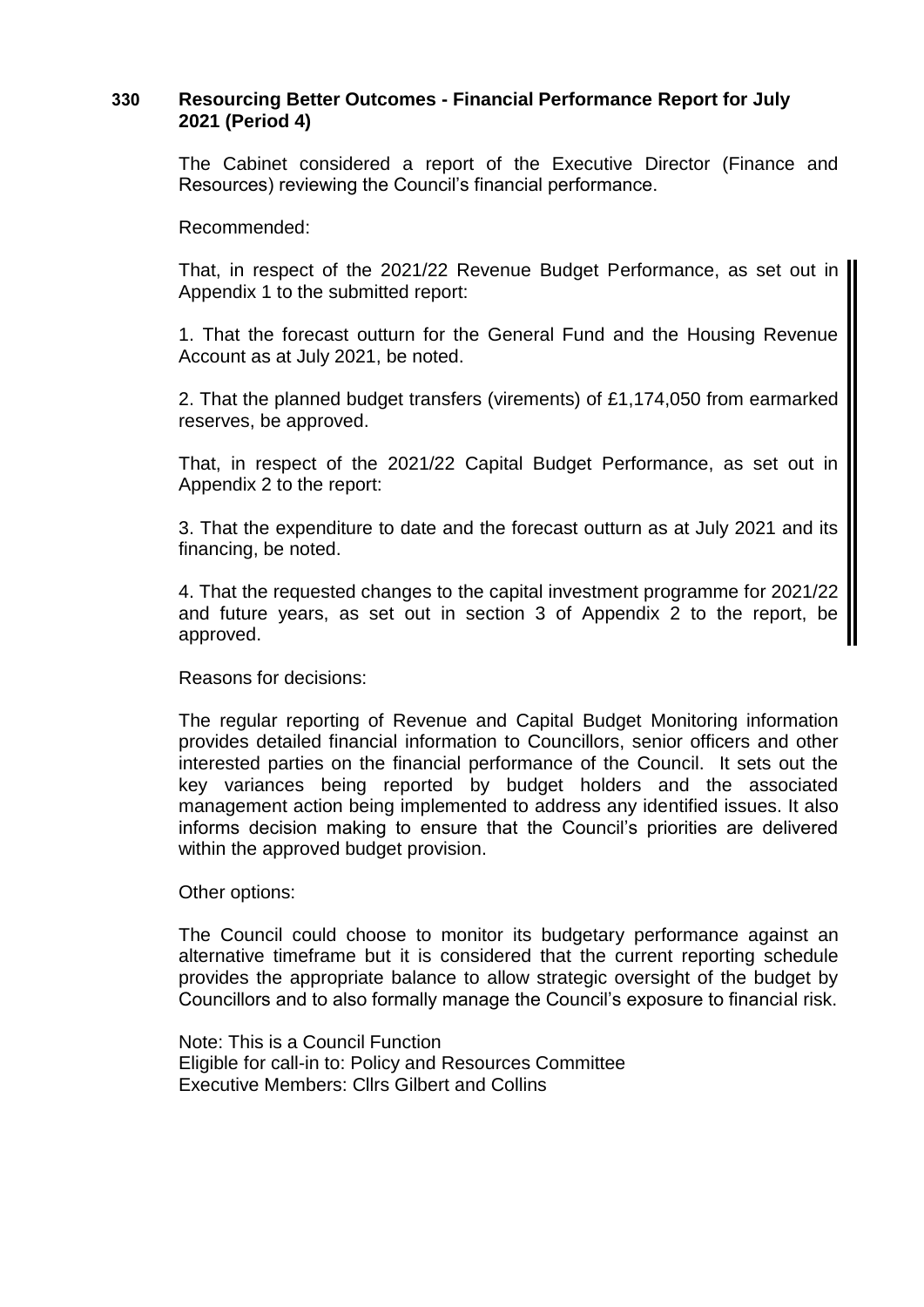### **331 Southend 2050 - Outcome Success Measures Report**

The Cabinet considered a report of the Chief Executive on the first period of the Southend 2050 Outcome Success Measures for 2021/22, covering 1 April to 30 June 2021.

Resolved:

That the Southend 2050 Outcome Success Measures for 2021/22 period 1 performance, be noted.

Reasons for decision:

To drive the delivery of the Southend 2050 ambition through robust and strategic performance management arrangements and to ensure the Council is clear on prioritised milestones to achieve the desired outcomes, focusing on response to the pandemic, economic recovery and sustainability, including financial, environmental and transformation as an organisation.

#### Other options:

Not to review the Council's current ambition and desired outcomes. This would mean failing to set out the huge impact the crises have had on the Borough, its people and the Council and its approach to recovery. The Council has committed to undertake an annual review of the outcomes and milestones.

Note: This is an Executive Function Eligible for call-in to: All three Scrutiny Committees Cabinet Member: Cllr Gilbert

#### **332 Unaccompanied Asylum-Seeking Children**

The Cabinet considered a report of the Executive Director (Children and Public Health) setting out the current crisis in Kent and proposed that 0.07% (27) of the child population in Southend are accepted as Unaccompanied Asylum-Seeking Children (UASC), which is in line with other local authorities and the practice in Southend since 2016.

Resolved:

1. That Southend-on-Sea take 0.07% (27) UASC of the child population.

2. That Southend-on-Sea take two UASC per month until it reaches 0.07% (27), because of the high numbers of UASC numbers coming in through Kent.

3. That a 1 year temporary funding increase upfront of £122,000 to fund an additional Social Worker post and 2 Personal Assistants to work with the expected increase of UASC children, noting that where additional income will be received for the additional UASC placements, if placement costs can be sustained within the additional income a proportion of this cost will be mitigated, be approved.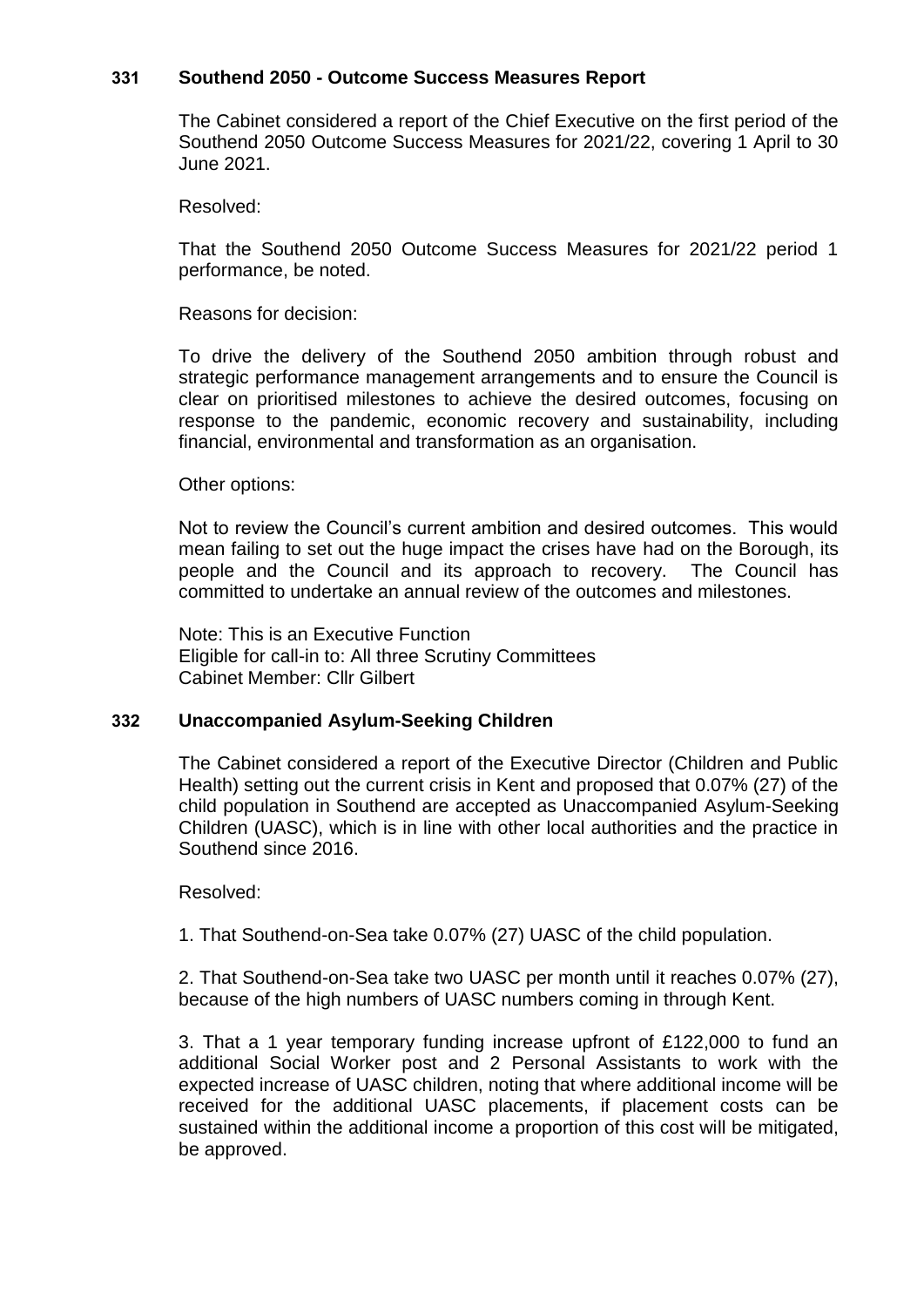4. That the funding pressures in relation to support and placement cost of UASC and that this position will continue to be closely monitored and reviewed, be noted.

Reasons for decision:

1. Southend has a responsibility to support these vulnerable young people and assist our colleagues - there is some capacity in the system to accommodate taking 20+ UASC.

2. To be able to manage this influx of UASC as well as supporting them potentially up to the age of 25, additional resources will be required by way of a social worker and Personal Advisors (x2).

Other options:

1. To not offer support to colleagues in Kent and refuse to participate in the national voluntary National Transfer scheme (NTS). This is not recommended as it would be neglecting a national responsibility to support vulnerable young people that needs to be shared across all areas. If the voluntary NTS is not successful, then central government may mandate the scheme.

2. Participate in the voluntary National Transfer Scheme – this option is likely to overtake the offer of support, given the expected numbers awaiting transfer and the fact that there is capacity in Southend and the Eastern Region.

Note: This is an Executive Function Eligible for call-in to: People Scrutiny Committee Cabinet Member: Cllr Burton

#### **333 Selective Licensing**

The Cabinet considered a report of the Interim Executive Director (Growth and Housing) providing on update on the work underway to prepare for the implementation of the Selective Licensing scheme within neighbourhoods in the Milton, Kursaal, Victoria and Chalkwell wards.

#### Resolved:

1. That the financial details of the scheme, as outlined in the financial implications in Section 7 of the submitted report, be noted.

2. That the proposed discounts for the scheme including the early bird period of four months (December 2021 to March 2022) to promote early compliance as stated in paragraph 7.2 of the report, be noted.

#### Reasons for decision:

To complete the next preparatory stage of the Selective Licensing scheme ahead of the implementation date of 1<sup>st</sup> December 2021 for Milton, Kursaal, Victoria and Chalkwell wards.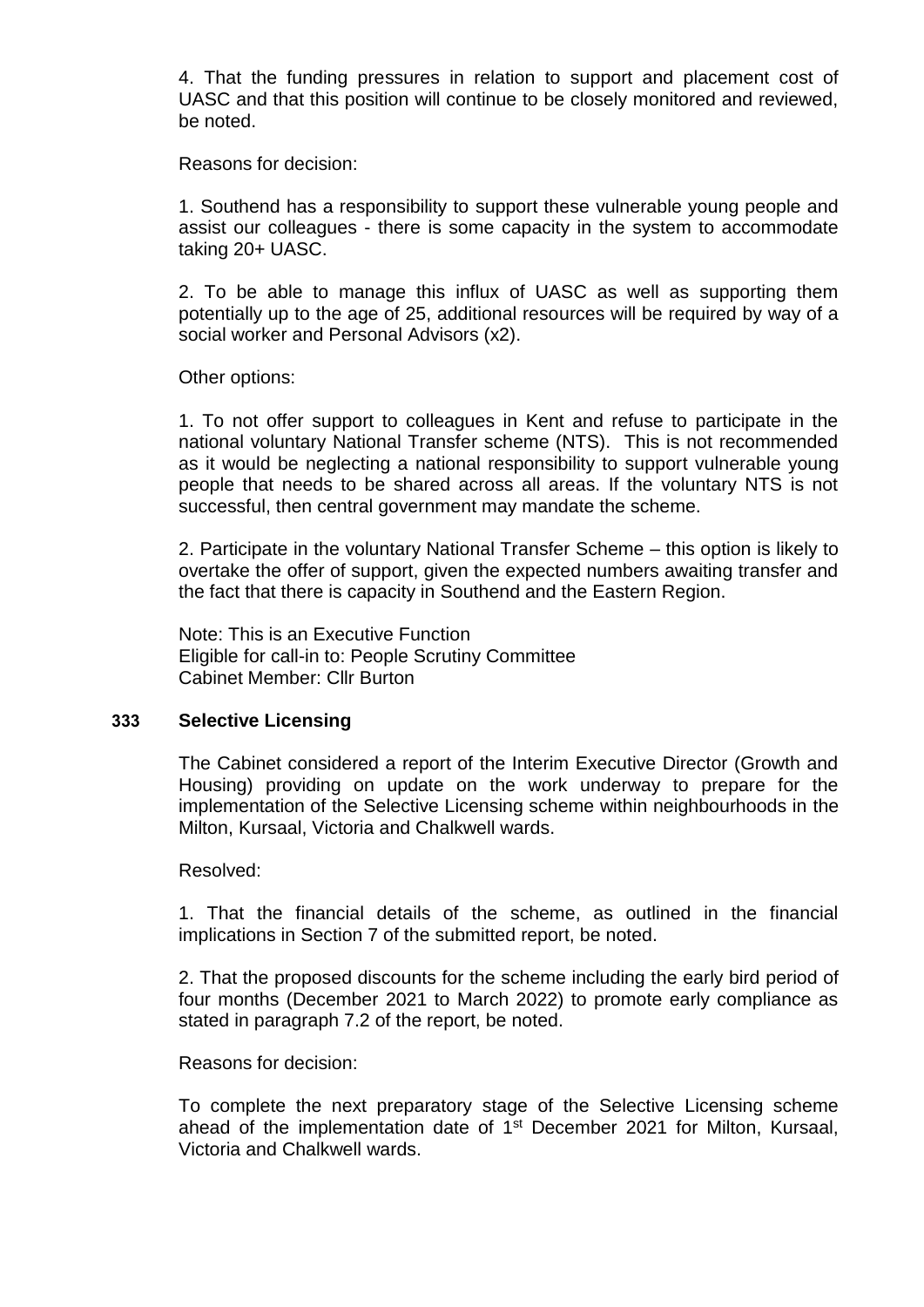Other options:

**None** 

Note: This is an Executive Function **Called-in to: Policy and Resources Scrutiny Committee** Cabinet Member: Cllr Gilbert

# **334 Southend Borough Council - Southend Care Ltd Partnership Agreement**

The Cabinet considered a report of the Executive Director (Adults and Communities) presenting an update on progress with the development of a tenyear Partnership Agreement and contract between Southend Borough Council and Southend Care Ltd.

Resolved:

That the Partnership Agreement, set out at Appendix 1 to the submitted report, noting that the Agreement will be included as part of a new ten-year contract for services provided by Southend Care Ltd, be approved.

Reasons for decision:

The Partnership Agreement creates a shared vision and a set of principles which will build on the Council's relationship and allow Southend Care Ltd to become more commercially focused in its approach whilst remaining true to the values that have informed its development to date.

Other options:

None

Note: This is an Executive Function Eligible for call-in to: People Scrutiny Committee Cabinet Member: Cllr Nevin

# **335 Draft Parking Strategy**

The Cabinet considered a report of the Executive Director (Neighbourhoods and Environment) presenting the draft Parking Strategy for external consultation with local residents, businesses and other key stakeholders.

Resolved:

1. That consultation on the draft Parking Strategy, set out at Appendix A to the submitted report, be approved.

2. That the results of the consultation and parking implementation plan be presented to Cabinet in early 2022 for approval.

Reasons for decision:

To undertake consultation on the draft Parking Strategy.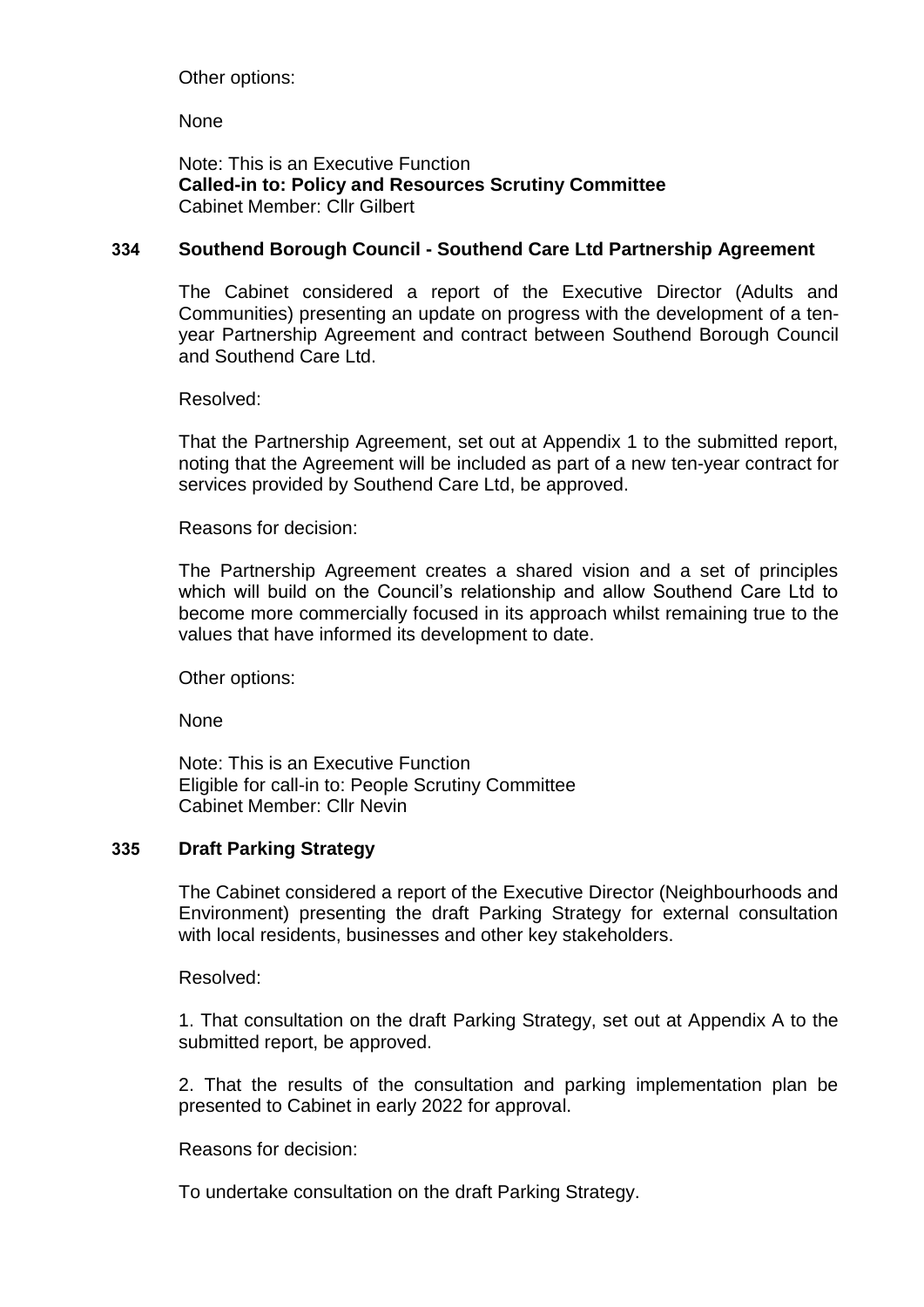Other options:

None.

Note: This is an Executive Function Eligible for call-in to: Place Scrutiny Committee Cabinet Member: Cllr Woodley

# **336 Domestic Abuse Act 2021 Implementation Strategy**

The Cabinet considered a report of the Executive Director (Neighbourhoods and Environment) setting out the work undertaken to date on the Domestic Abuse Implementation Strategy to comply with the new statutory obligations which became law through the Domestic Abuse Act 2021 in April this year.

Resolved:

1. That the submitted report, be noted.

2. That the Implementation Strategy set out at Appendix 1 to the submitted report, be approved.

3. That the Implementation Strategy be reviewed within a 12 month period.

4. That the Community Safety Partnership be the appropriate governing Partnership Board for Domestic Abuse.

Reasons for decision:

To comply with the statutory obligations of the Domestic Abuse Act 2021.

Other options:

None.

Note: This is an Executive Function Eligible for call-in to: Policy and Resources Scrutiny Committee Cabinet Member: Cllr Jones

# **337 Conservation Area Appraisals**

This item was deferred to the special meeting of Cabinet to be held on 18<sup>th</sup> October 2021.

# **338 City Status Application**

The Cabinet considered a report of the Interim Executive Director (Growth and Housing) seeking approval to the preparation and submission of a bid for City Status, for the Borough of Southend-on-Sea, as part of the Platinum Jubilee Civic Honours Competition.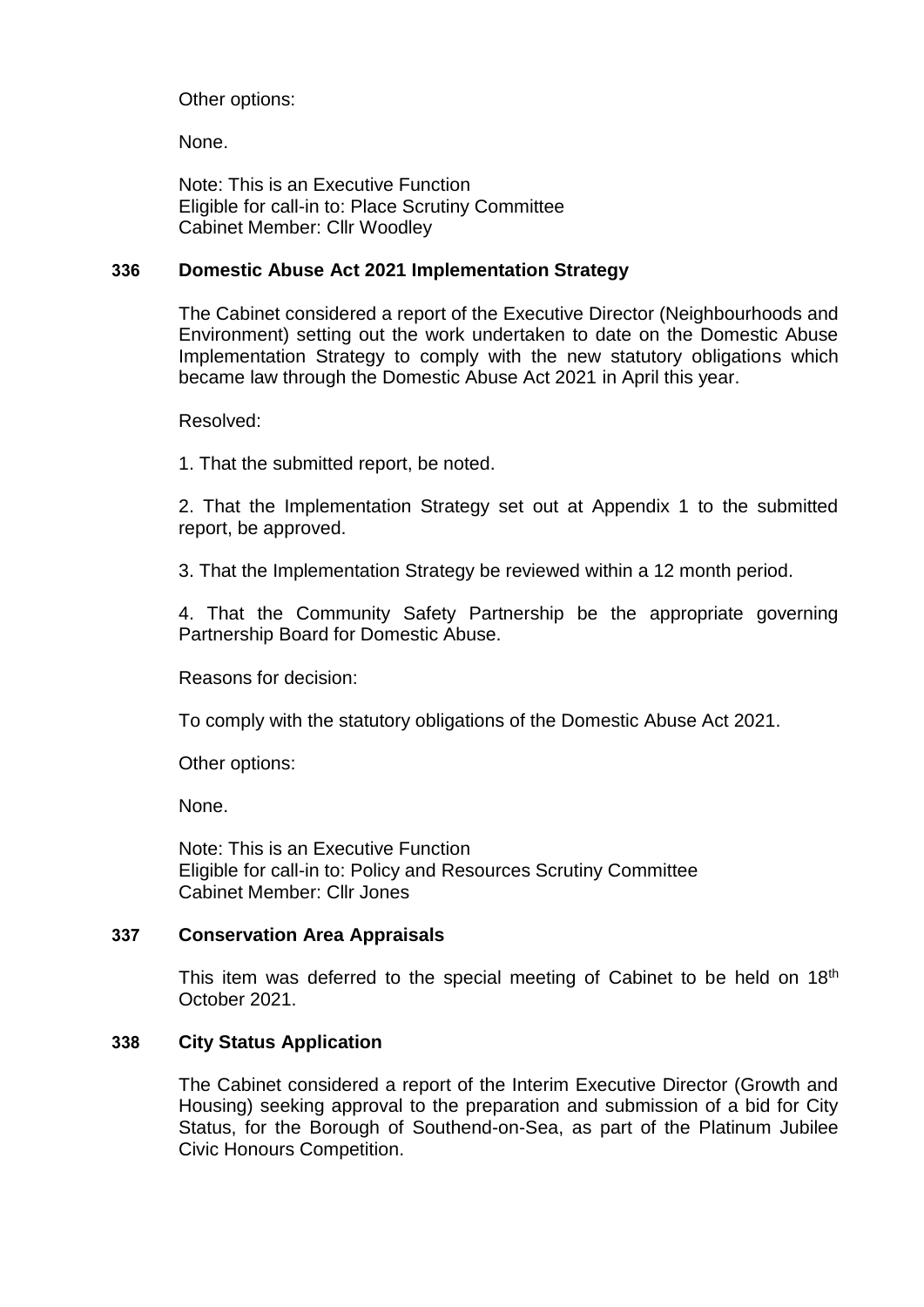Resolved:

That the preparation and submission of a City Status bid for the Borough of Southend-on-Sea, as part of the Platinum Jubilee Civic Honours Competition, be approved.

Reasons for decision:

To make an application for City Status in recognition, not only of Southend-on-Sea's rich heritage and what the Borough has to offer now as a 'city by the sea', but also its shared future ambition and the city it aspires to become. Securing City Status brings with it prestige, standing and an opportunity to lever investment.

Other options:

Not to pursue the preparation and submission of a bid for City Status. This would prevent the Council from applying as applications must be made by the relevant Local Authority.

Note: This is an Executive Function Eligible for call-in to: Policy and Resources Scrutiny Committee Cabinet Member: Cllr Gilbert

# **339 School Admissions Arrangements for Community Schools**

The Cabinet considered a report of the Executive Director (Children and Public Health) setting out the admission arrangements for community schools for the academic year, and the Coordinated Admissions Scheme for 2023/24.

Resolved:

1. That the Admissions Arrangements for Community Schools for the academic year 2023/24, as set out in Appendix 1 to the submitted report, be approved.

2. That consultation with governing bodies of community schools takes place on the published admission number (PAN) for community infant, junior and primary schools for September 2023, as set out in the Admission Arrangements in Appendix 1 to the report.

3. That the proposed Coordinated Admissions Scheme for 2023/24 onwards, as set out in Appendices 2 and 3 of the report, with any changes after School Governor consultation to be ratified by the Executive Director (Children and Public Health) in December, be approved for publication as required by law by 1st January 2022.

4. That the relevant area for schools be reviewed and approved as follows: Southend, Castle Point and Rochford for the years 2023 and 2024.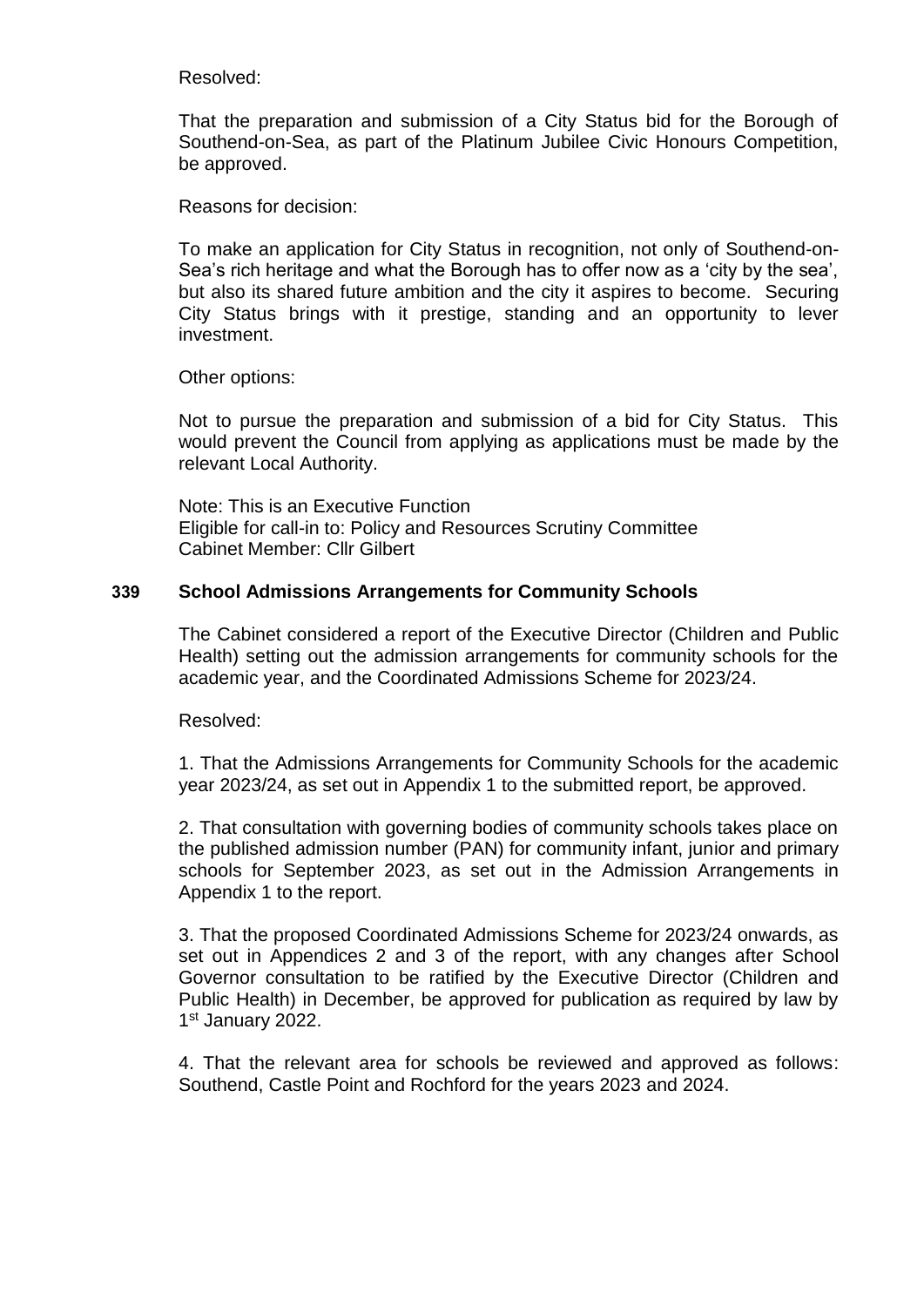Reasons for decision:

The Council is required to publish the Co-ordinated Admissions Scheme 2023/24 by 1<sup>st</sup> January 2022 and to consult the Governing Bodies of community schools as required for increased or unchanged PAN's.

Other options:

The Council could change the admission arrangements for the community/local authority maintained schools. However, this would add undue pressure on a small number of local schools for 2023, where no need for change has been identified.

Note: This is an Executive Function Eligible for call-in to: People Scrutiny Committee Cabinet Member: Cllr Burton

### **340 Information Governance Update**

The Cabinet considered a report of the Executive Director (Legal and Democratic Services) providing a summary of the Council's key actions concerning information governance and management during 2020/21.

Resolved:

1. That the Senior Information Risk Owner (SIRO) Annual Report 2020/21 on Information Governance, be noted.

2. That the key actions taken during 2020/21 and the opportunities and challenges for 2021/22, be noted.

Reasons for decision:

To ensure that the Council holds personal data securely, disseminates information effectively and is transparent and enabling in its handling of information and operates within the necessary legal framework.

Other options:

It is a requirement of the Council's Information Management Strategy that an annual report is made to Councillors.

Note: This is an Executive Function Eligible for call-in to: Policy and Resources Scrutiny Committee Cabinet Member: Cllr Gilbert

# **341 Regulatory of Investigatory Powers Act (RIPA)**

The Cabinet considered a report of the Executive Director (Legal and Democratic Services) reporting on the use of powers available to the Council under the Regulation of Investigatory Powers Act 2000 (RIPA) during the financial year 2020/21.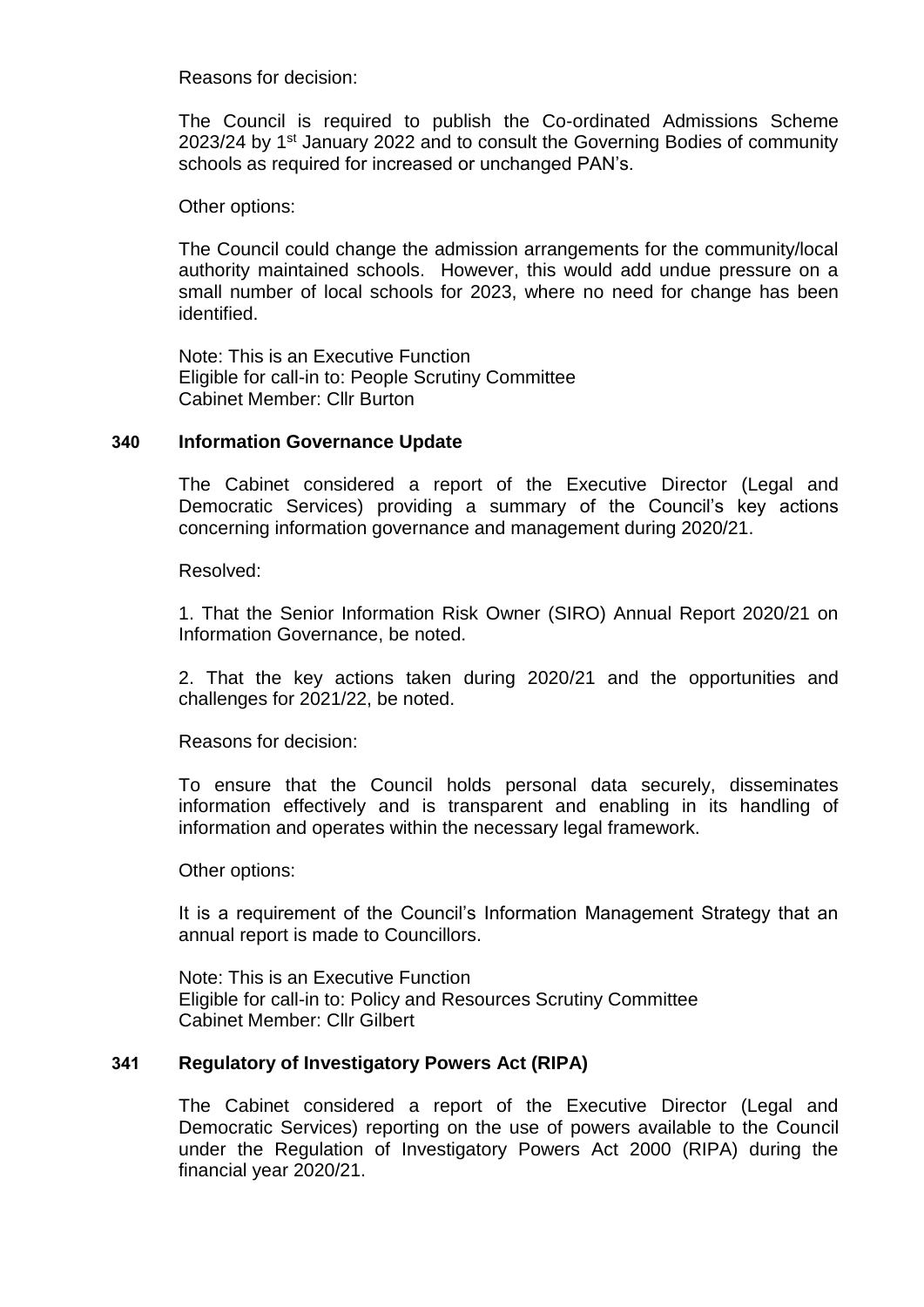Resolved:

1. That it be noted that the Council has used the surveillance powers available to it under RIPA on one occasion during the period 1 April 2020 to 31 March 2021, but it has not used any covert human intelligence source (CHIS).

2. That the staff training undertaken in 2020/21 and proposed for 2021/22 in connection with RIPA, be noted.

3. That the details of the regulation of CCTV activities as set out in the submitted report, be noted.

Recommended:

4. That minor amendments be made to Section 5.1 of the Delegation Scheme in  $\parallel$ Part 3, Schedule 3 of the Constitution, as set out in the submitted report.

Reason for decision:

To comply with the Home Office Codes of Practice and IPCO Guidance on RIPA.

Other options:

None.

Note: This is an Executive Function save that the Recommendation in 4 above constitutes a Council Function. Eligible for call-in to: Policy and Resources Scrutiny Committee Cabinet Member: Cllr Gilbert

# **342 Treasury Management Report - Quarter One**

The Cabinet considered a report of the Executive Director (Finance and Resources) on the treasury management activity for the period from April to June 2021.

Resolved:

1. That the Treasury Management report for quarter one 2021/22, be approved.

2. That it be noted that the treasury management activities were carried out in accordance with the CIPFA (The Chartered Institute of Public Finance and Accountancy) Code of Practice for Treasury Management in the public sector during the period from April to June 2021.

3. That it be noted that the loan and investment portfolios were actively managed to minimise cost and maximise interest earned, whilst maintaining a low level of risk.

4. That it be noted that £0.376m of interest and income distributions for all investments were earned during this three month period at an average rate of 0.97%. This is 1.05% over the average 7 day LIBID (London Interbank Bid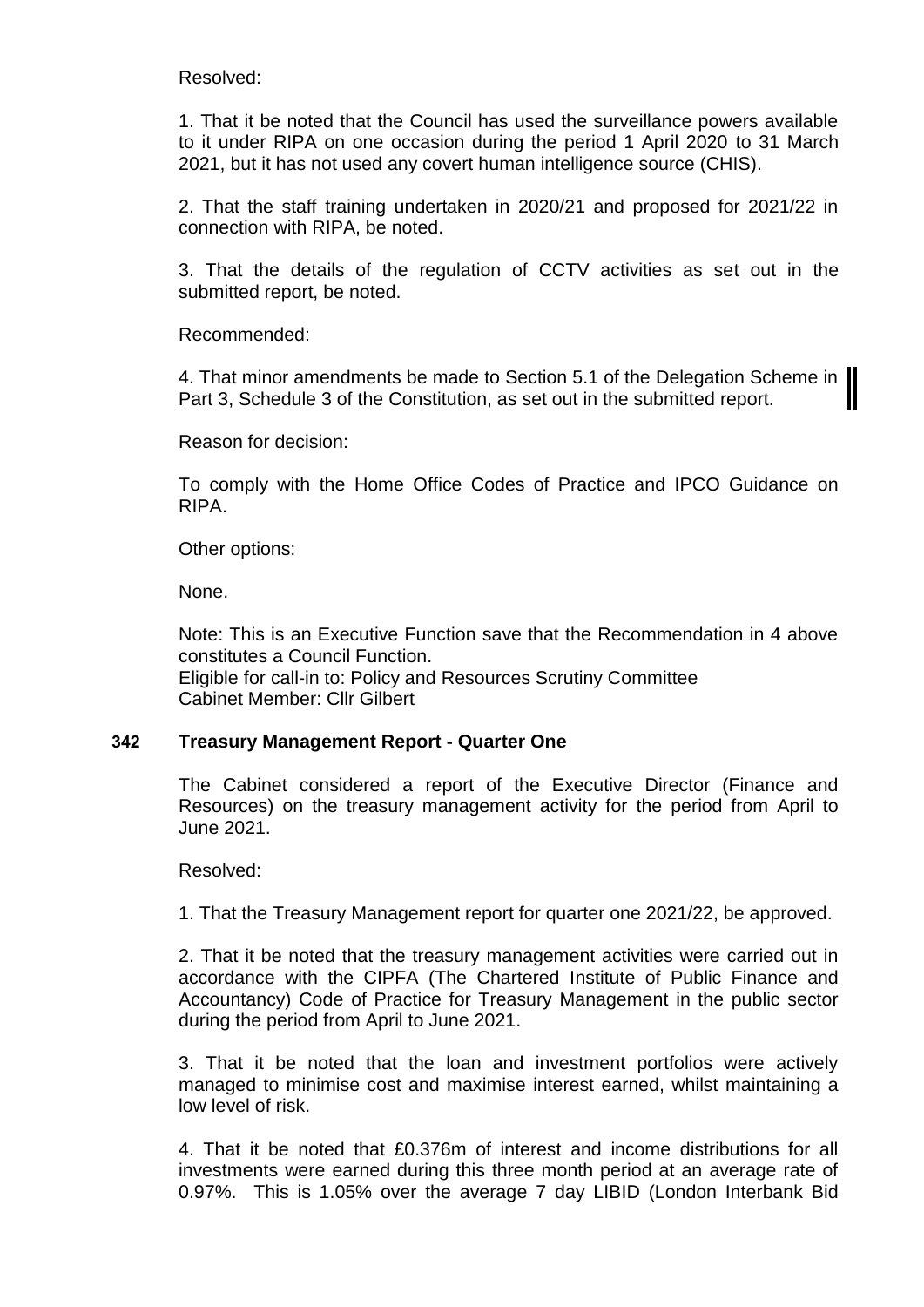Rate) and 0.87% over the average bank rate. Also the value of the externally managed funds increased by a net of £0.734m due to changes in the unit price, giving the combined overall return of 2.85%.

5. That it be noted that the level of borrowing from the Public Works Loan Board (PWLB) (excluding debt relating to services transferred from Essex County Council on 1st April 1998) remained at £310.3m (HRA: £75.0m, GF: £235.3m) during the period April to June 2021.

6. That it be noted that during the quarter the level of financing for 'invest to save' schemes decreased from £8.53m to £8.52m.

Reasons for decision:

The CIPFA Code of Practice on Treasury Management recommends that Local Authorities should submit reports regularly. The Treasury Management Policy Statement for 2021/22 set out that reports would be submitted to Cabinet quarterly on the activities of the treasury management operation.

Other options:

There are many options available for the operation of the Treasury Management function, with varying degrees of risk associated with them. The Treasury Management Policy aims to effectively control risk to within a prudent level, whilst providing optimum performance consistent with that level of risk.

Note: This is an Executive Function Eligible for call-in to: Policy and Resources Scrutiny Committee Cabinet Member: Cllr Collins

#### **343 Council Debt Management Position**

The Cabinet considered a report of the Executive Director (Finance and Resources) on the current position of outstanding debt to the Council, as at 31<sup>st</sup> July 2021.

Resolved:

1. That the current outstanding debt position on 31<sup>st</sup> July 2021 and the position of debts written off to 31<sup>st</sup> July 2021, as set out in Appendices A and B to the submitted report, be noted.

2. That the three write offs for debts exceeding £25,000, as set out in Appendix B to the report, be approved.

Reasons for decision:

All reasonable steps to recover the debt have been taken, and therefore where write off is recommended it is the only course of action that is left available.

If the Council wishes to pursue debts for bankruptcy proceedings, it will follow the agreed and published recovery policy that covers this.